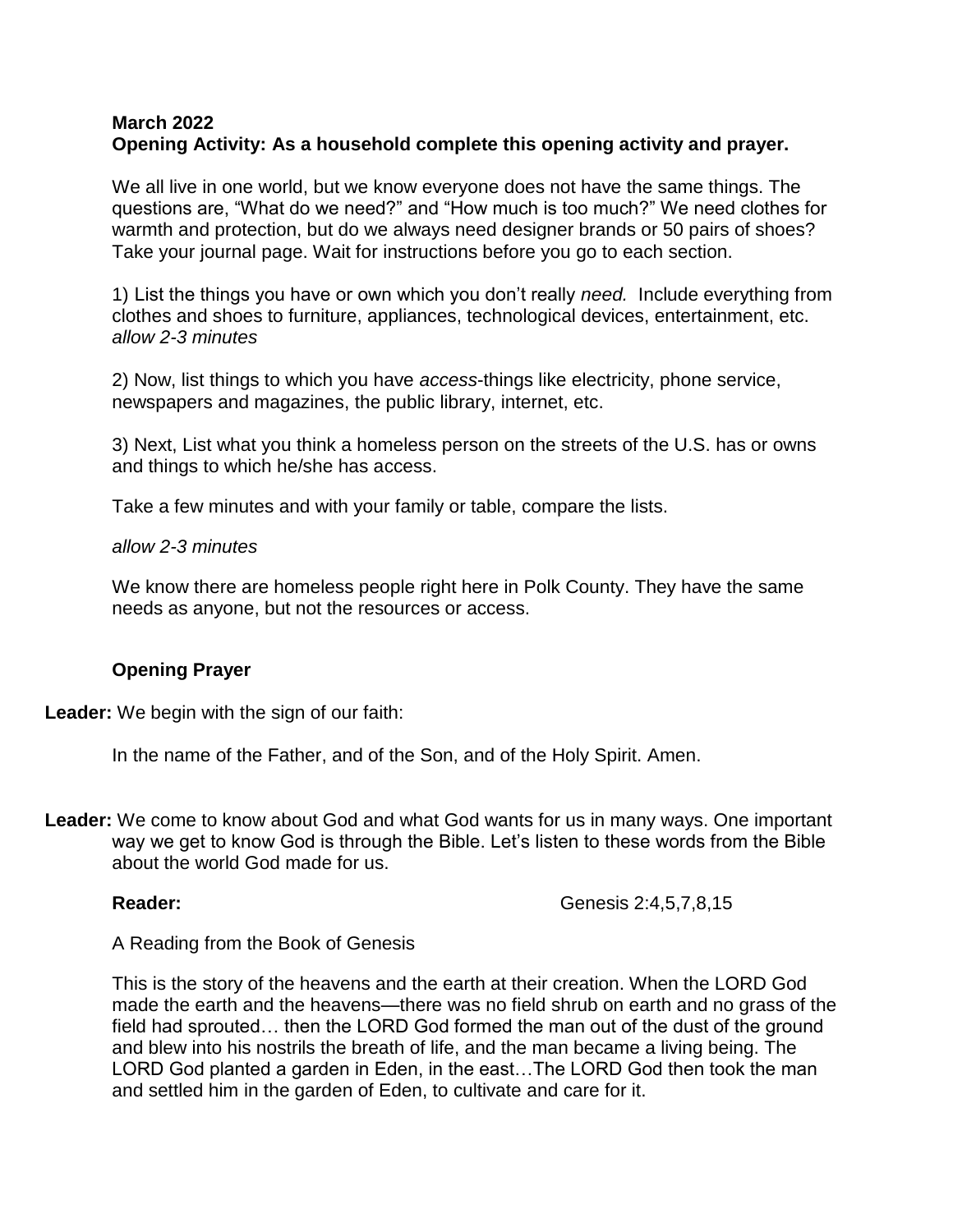The Word of the Lord.

**All:** Thanks be to God.

**Leader:** Pope Francis is the leader of our Church. When the pope wants us to know something important, he writes a letter to all of us. Seven years ago, he wrote a letter to all Catholics and to all the people of the world about God's creation. Here is a little section from it:

**Reader:** Pope Francis, *On Care for Our Common Home* (*Laudato Si'*), nos. 49, 91

A Reading from *On Care for our Common Home*

"A true ecological approach always becomes a social approach; it must integrate questions of justice in debates on the environment, so as to hear both the cry of the earth and the cry of the poor. . . . Everything is connected. Concern for the environment thus needs to be joined to a sincere love for our fellow human beings and an unwavering commitment to resolving the problems of society."

From the words of the Church

**All:** Thanks be to God.

**Leader:** Let us pray together for the earth, the home we share with all of humanity

Dear God, Thank you for this beautiful planet. Bless it and keep it safe from harm. We pray for the protection of the animals the soil, air and water. May we care for all you have made. Help us to love the Earth as you do. We pray in Jesus' name.

Amen. Carol Meyer

**Leader:** In the name of the Father and of the Son and of the Holy Spirit. Amen.

## **Activity:**

Watch Laudato Si Animation for Children and one or two of the other videos listed below. When do talk about how our everyday decisions affect others all over the world. How can we make better decisions to help others? How can be donate money to help others with less? What can we give up or conserve so that others have more? As a household complete the "My Plan to Care for Creation" handout.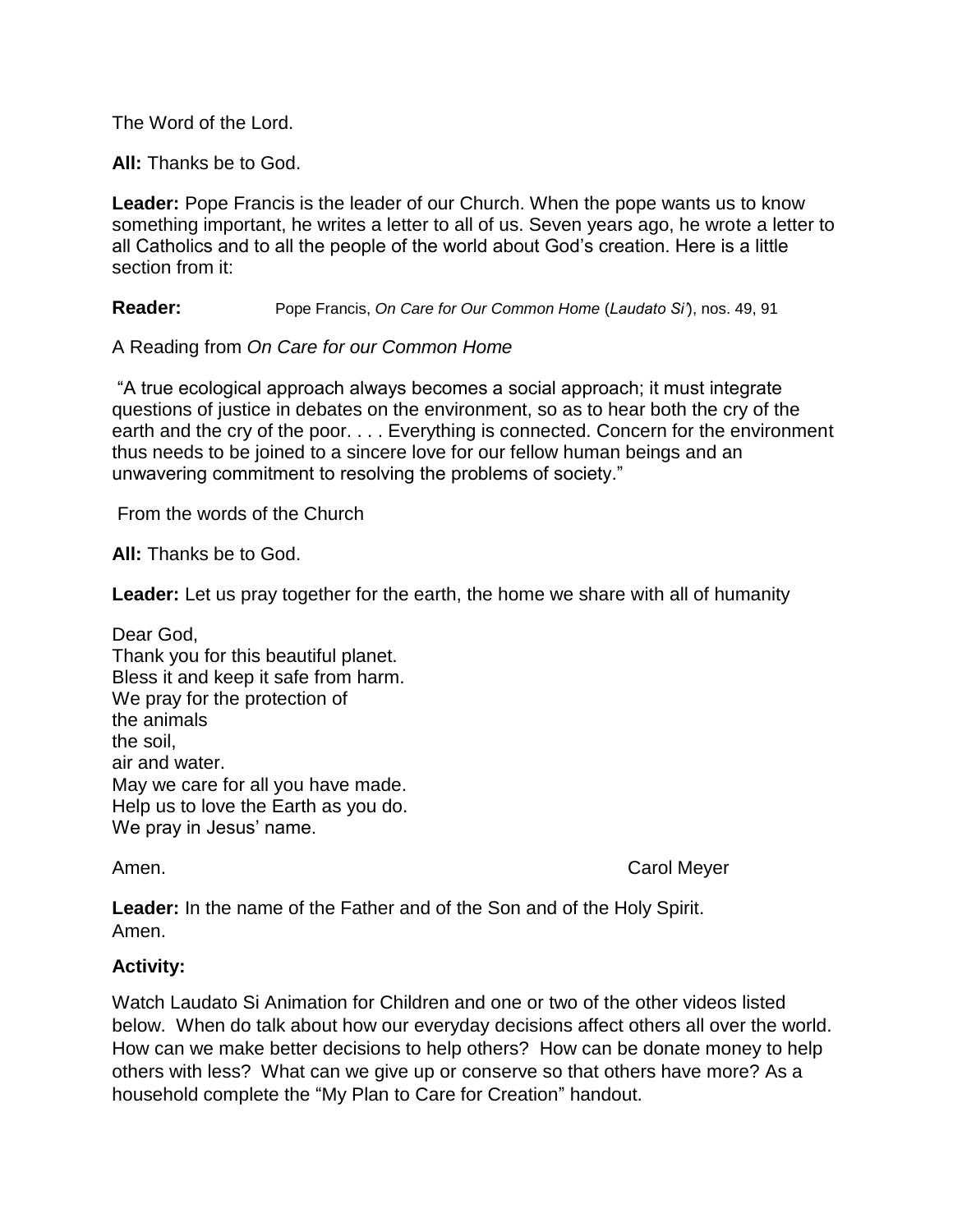# **Closing Activity:**

Earlier we compared lists of what we really don't need, what we have access to, and what the homeless in the U.S. have.

Read the following Scripture passages as a table group:

- a. Genesis 1:24-28
- b. John 13:34-35
- c. Acts 4:32-35

Discuss what you think the Word of God is teaching about caring for God's creation and the people who live in it.

# **Closing Prayer:**

**Leader**: Let us quiet ourselves for our closing prayer. In the name of the Father, and of the Son, and of the Holy Spirit.

**Leader:** God has given us all that we need to have healthy, dignified lives. Our job is to take care of the Earth and each other. Let us listen to these words of Jesus from the Bible, words that remind us of God's love and care for all of us.

**Reader:** Matthew 6:26, 30

A Reading from the Gospel of Matthew

Look at the birds in the sky; they do not sow or reap, they gather nothing into barns, yet your heavenly Father feeds them. . . . If God so clothes the grass of the field, which grows today and is thrown into the oven tomorrow, will he not much more provide for you, O you of little faith?

The Gospel of the Lord.

**All:** Praise to you, Lord Jesus Christ.

**Leader:** We are grateful to God for the beautiful world He has created for us. Let us pray together that we may know how to take better care of this precious gift, and of each other.

## **All:**

Father of all, Creator and ruler of the universe, You entrusted your world to us as a gift. Help us to care for it and all people,